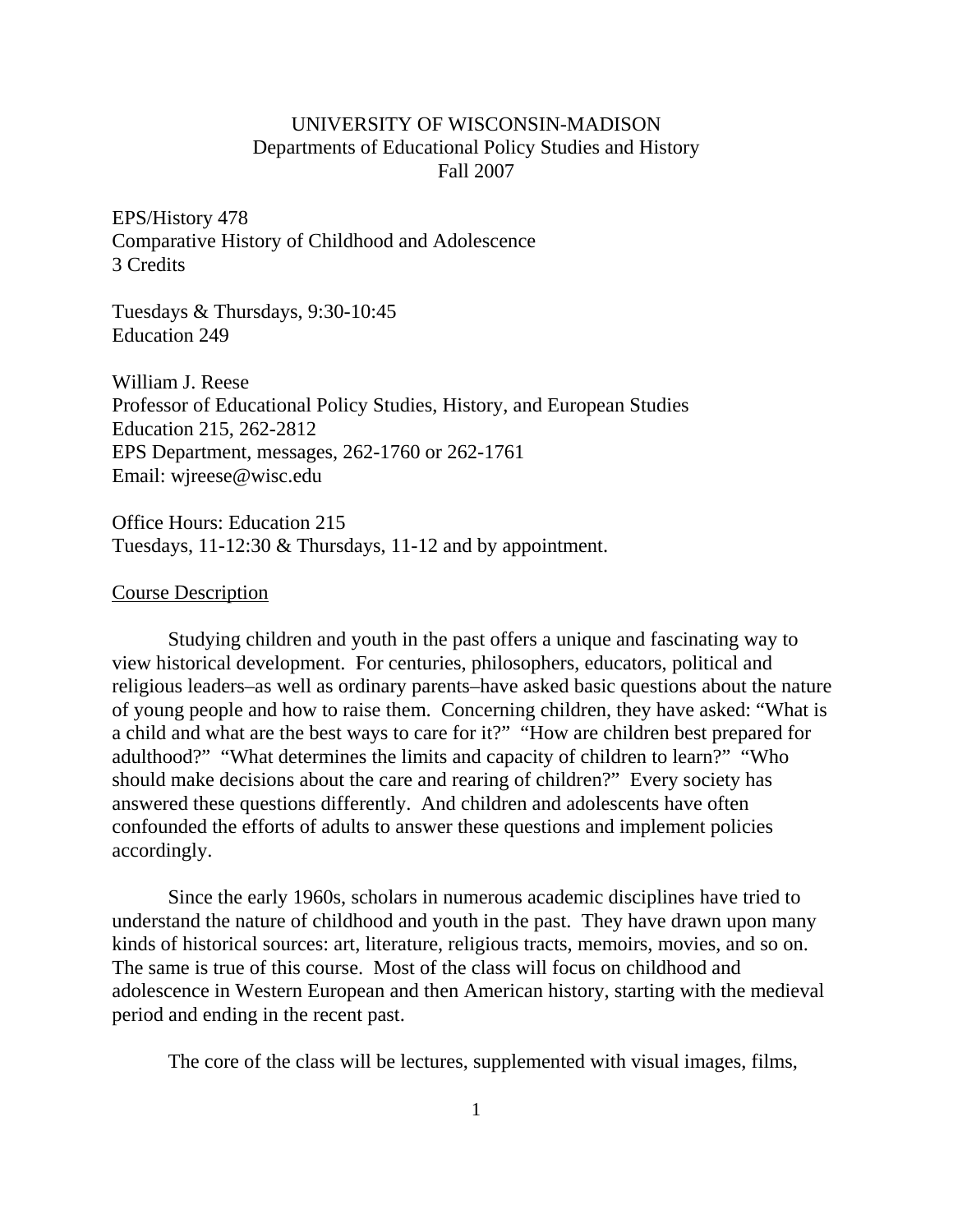music, and dramatic readings. I will also try to encourage classroom discussion, especially of the assigned readings. So it is important for you to keep up with the reading to maximize informed participation.

## Student Responsibilities

Class attendance is expected. The quality of your class participation will help determine 10% of your final grade. Missing more than a class or two will lower your class participation grade.

Part of your class participation grade will also depend upon the quality of your writing assignments. About every other week, a 1 page, double-spaced essay is due. The essay will address a question on our assigned readings. You will have a week to complete each assignment. First drafts of an essay are rarely excellent. So edit and revise your first draft as necessary to maximize its clarity and effectiveness. Papers are due at the beginning of class and neither late papers nor email attachments will be accepted.

There will be three exams: two closed book (and in class) and a take-home final. Each exam is worth 30% of your final grade in the course. Each of the first two exams will consist of one essay question and some short answer and identification questions. There are no alternative dates for these exams, and more details will be made available in class. The take-home final will be comprised of two essays and will cover material from across the semester: your response will be limited to 3 double-spaced type-written pages each. The final exam questions will be distributed in class during the last week of the semester.

To recap:

|                         | Exam No. $1\,30\%$ (October 18)                                                |
|-------------------------|--------------------------------------------------------------------------------|
|                         | Exam No. 2 $30\%$ (November 29)                                                |
|                         | (Final) Exam No. 3 30% Due by Thursday, December 20, 11 a.m.                   |
|                         | (Place in my mailbox, main EPS office, Room 221. Hard copies only, no Emails.) |
| Class participation 10% |                                                                                |
|                         |                                                                                |

Grading Scale: A (93-100); A/B (88-92); B (83-87); B/C (78-82); C (70-77); D (60-69); F (below 60).

If you are ill or otherwise have a legitimate reason to miss a scheduled examination, it is your responsibility to contact me before the test. Missing an exam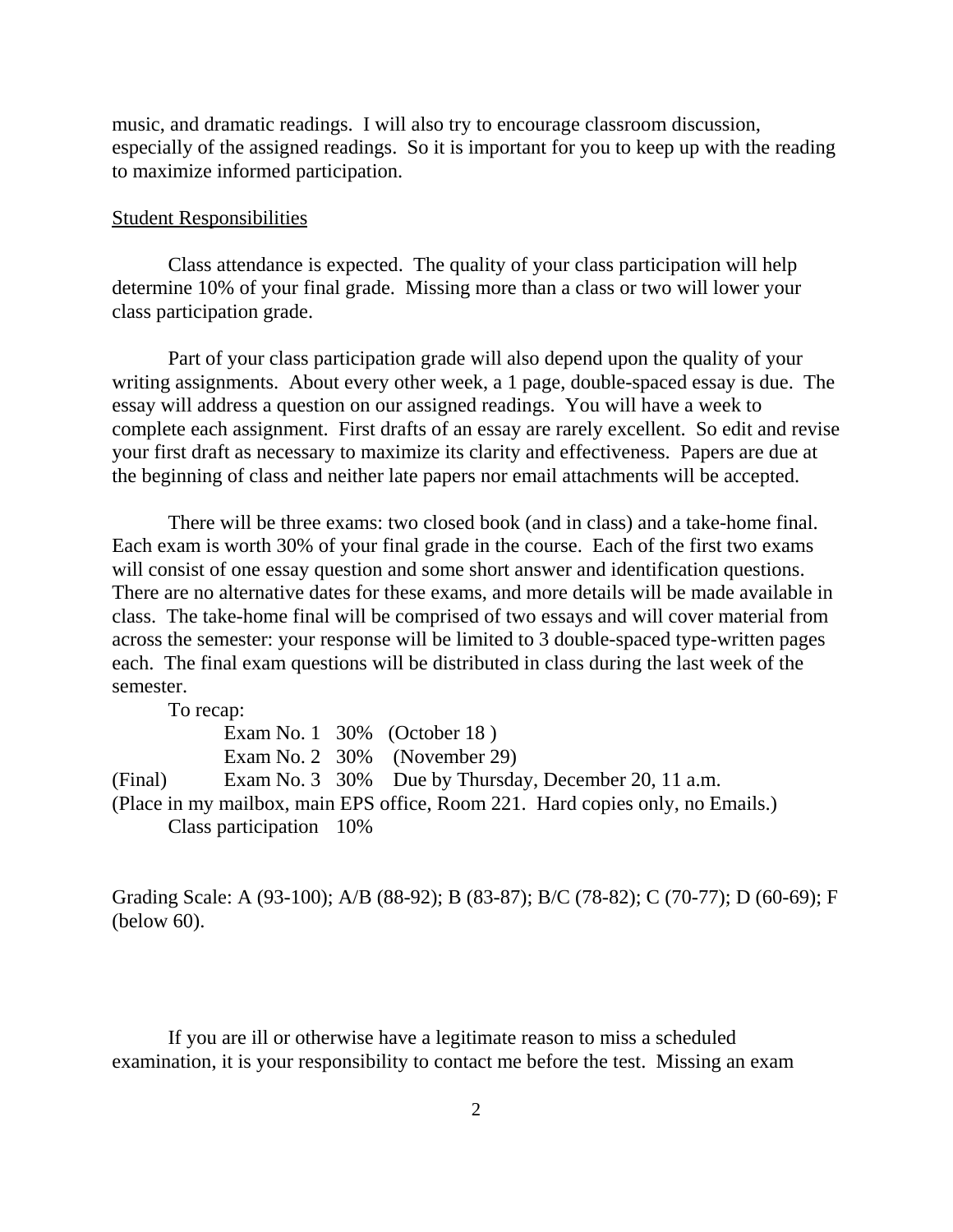without prior permission will lead to an automatic F. If you are experiencing any difficulty with the course, or with your schooling generally, please come to see me.

## Required Books

The following paperbacks should be available at the UW Bookstore and the Underground Textbook Exchange, as well as more cheaply at used bookstores, including via the Internet. A copy should also be available at the library reserves at Helen C. White.

- 1. Hugh Cunningham, Children and Childhood in Western Society Since 1500
- 2. Steven Ozment, When Fathers Ruled: Family Life in Reformation Europe
- 3. J.J. Rousseau, Emile [electronic copy, via My UW; this is an abridged edition]
- 4. William Blake, Songs of Innocence and of Experience
- 5. Elliott West, Growing Up With the Country
- 6. David Nasaw*,* Children of the City
- 7. Richard Wright, Black Boy

Course Outline and Assignments:

| Week $#1$         | Introduction to the Course |
|-------------------|----------------------------|
| September 4 & $6$ |                            |

*Assigned reading:* Cunningham, chapter 1.

| Week #2           | Historians and the Study of Childhood              |
|-------------------|----------------------------------------------------|
| September 11 & 13 | Children, Childhood, and the Middle Ages, 500-1500 |

*Assigned reading:* Cunningham, chapter 2

| Week #3              | Children, Childhood, and the Middle Ages, 500-1500 |
|----------------------|----------------------------------------------------|
| September $18 \& 20$ |                                                    |

*Assigned reading:* Cunningham, chapters 3-4; Ozment, chapter 1.

Week #4 Children, Childhood, and the Middle Ages, 500-1500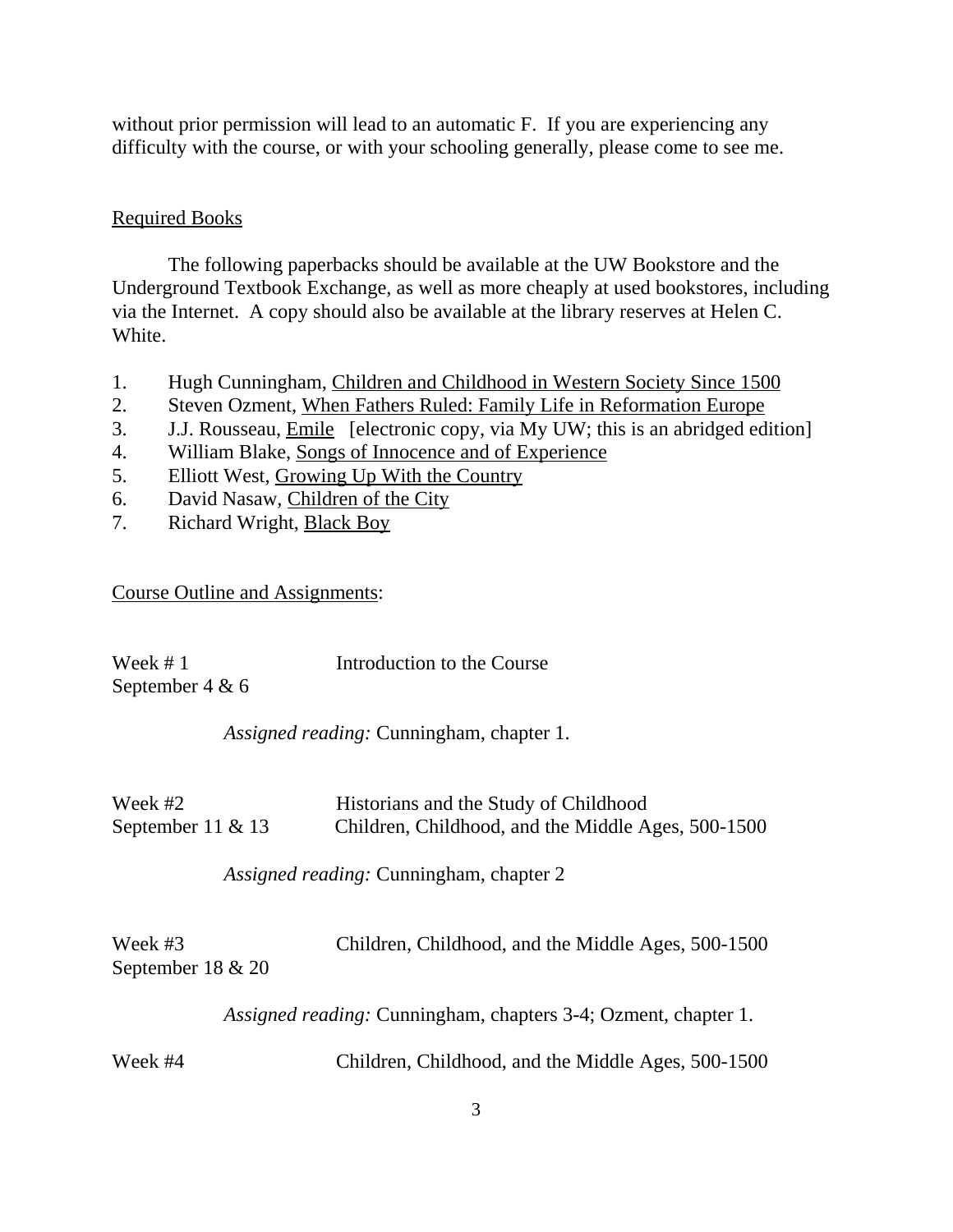September 25 & 27 Education and the Protestant Reformation: The  $16<sup>th</sup>$  Century

*Assigned reading:* Ozment, chapters 2-3.

| Week #5<br>October 2 & 4         | Discussion, Ozment<br>Educational Thought and the Enlightenment: The 17 <sup>th</sup> and 18 <sup>th</sup><br>Centuries |
|----------------------------------|-------------------------------------------------------------------------------------------------------------------------|
|                                  | Assigned reading: Ozment, complete for discussion.                                                                      |
| Week #6<br>October 9 & 11        | Educational Thought and the Enlightenment: The 17 <sup>th</sup> and 18 <sup>th</sup><br>Centuries                       |
|                                  | Assigned reading: Rousseau, Emile, complete [Electronic Reserve, Helen]<br>C. White, 168 pages total]                   |
| Week #7<br>October $16 & 18$     | Discussion and Review<br>**Exam No. 1, October 18**                                                                     |
|                                  | Assigned reading: None                                                                                                  |
| Week #8<br>October 23 & 25       | Blake, Songs of Innocence and of Experience                                                                             |
|                                  | Assigned reading: Songs of Innocence discussion, October 23, Songs of<br><i>Experience</i> discussion, October 25       |
| Week #9<br>October 30 $&$ Nov. 1 | Childbirth and Midwifery                                                                                                |
|                                  | Assigned reading: West, chapters 1-3.                                                                                   |

November 6 & 8

Week #10 Orphans and the "Orphan Trains"